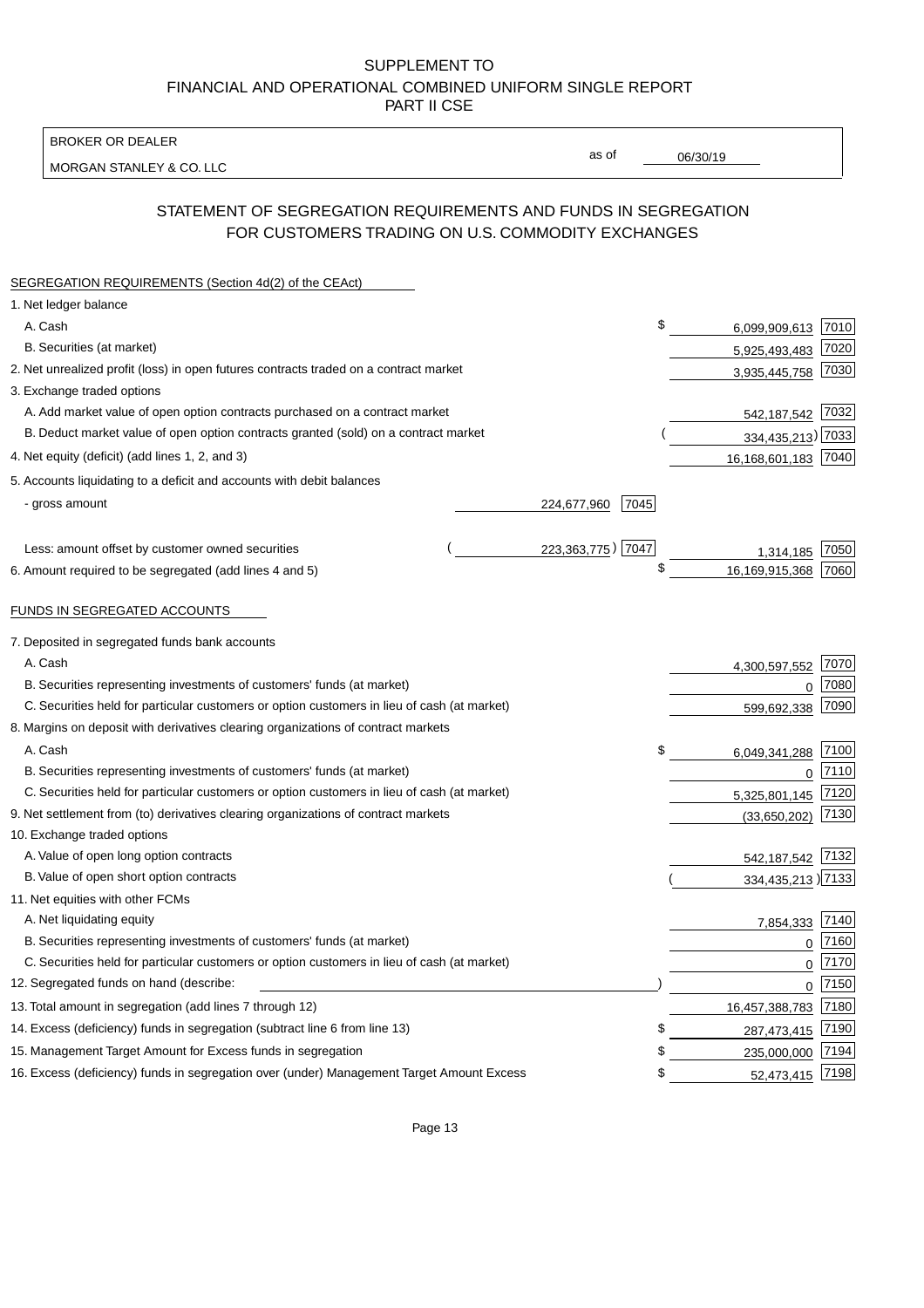| <b>BROKER OR DEALER</b>                                                              | as of                                  |          |                  |
|--------------------------------------------------------------------------------------|----------------------------------------|----------|------------------|
| MORGAN STANLEY & CO. LLC                                                             |                                        | 06/30/19 |                  |
| STATEMENT OF SEGREGATION REQUIREMENTS AND FUNDS IN SEGREGATION                       | FOR CUSTOMERS' DEALER OPTIONS ACCOUNTS |          |                  |
| 1. Amount required to be segregated in accordance<br>with Commission regulation 32.6 | \$                                     |          | 0<br>7200        |
| 2. Funds in segregated accounts                                                      |                                        |          |                  |
| A. Cash                                                                              | \$<br>7210<br><sup>0</sup>             |          |                  |
| B. Securities (at market)<br>C. Total                                                | 0 7220                                 |          | 7230<br>$\Omega$ |
| 3. Excess (deficiency) funds in segregation                                          |                                        |          |                  |
| (subtract line 2.C from line 1)                                                      |                                        |          | 0 7240           |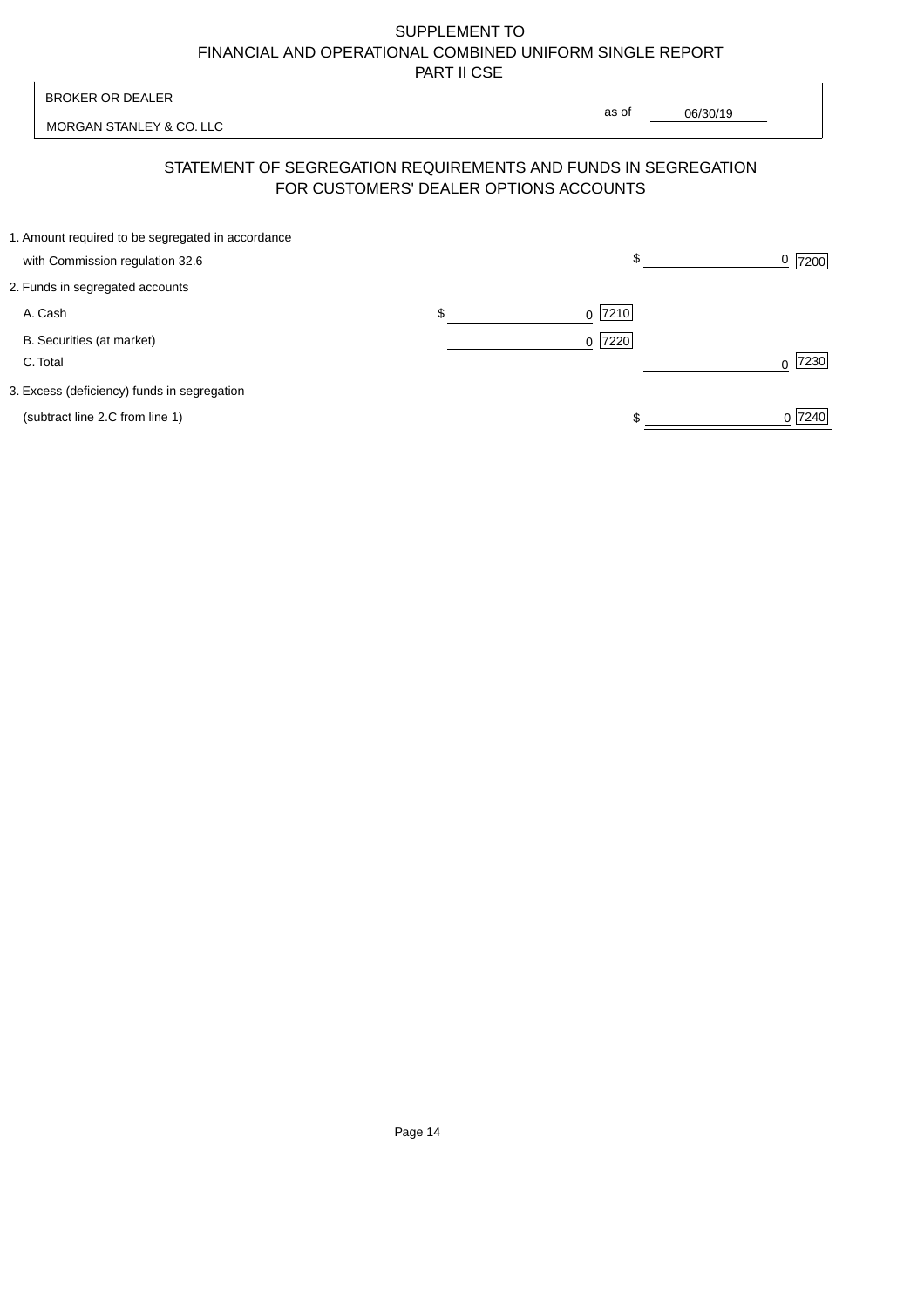PART II CSE

| <b>BROKER OR DEALER</b>  |       |          |
|--------------------------|-------|----------|
| MORGAN STANLEY & CO. LLC | as of | 06/30/19 |
|                          |       |          |

## STATEMENT OF SECURED AMOUNTS AND FUNDS HELD IN SEPARATE ACCOUNTS PURSUANT TO COMMISSION REGULATION 30.7

#### FOREIGN FUTURES AND FOREIGN OPTIONS SECURED AMOUNTS

| Amount required to be set aside pursuant to law, rule or regulation of a foreign government<br>or a rule of a self-regulatory organization authorized thereunder |  |                    | \$                  | 7305 |
|------------------------------------------------------------------------------------------------------------------------------------------------------------------|--|--------------------|---------------------|------|
| 1. Net ledger balance - Foreign Futures and Foreign Option Trading - All Customers                                                                               |  |                    |                     |      |
| A. Cash                                                                                                                                                          |  |                    | \$<br>2,963,020,271 | 7315 |
| B. Securities (at market)                                                                                                                                        |  |                    | 2,568,949,162       | 7317 |
| 2. Net unrealized profit (loss) in open futures contracts traded on a foreign board of trade                                                                     |  |                    | 97,256,544          | 7325 |
| 3. Exchange traded options                                                                                                                                       |  |                    |                     |      |
| A. Market value of open option contracts purchased on a foreign board of trade                                                                                   |  | 17,417,844         | 7335                |      |
| B. Market value of open contracts granted (sold) on a foreign board of trade                                                                                     |  |                    | (12,713,075)        | 7337 |
| 4. Net equity (deficit) (add lines 1.2. and 3.)                                                                                                                  |  |                    | \$<br>5,633,930,746 | 7345 |
| 5. Accounts liquidating to a deficit and accounts with                                                                                                           |  |                    |                     |      |
| debit balances - gross amount                                                                                                                                    |  | 7351<br>93,266,859 |                     |      |
| Less: amount offset by customer owned securities                                                                                                                 |  | 92,670,038) 7352   | 596.821             | 7354 |
| 6. Amount required to be set aside as the secured amount - Net Liquidating Equity Method (add lines 4 and 5)                                                     |  |                    | \$<br>5,634,527,567 | 7355 |
| 7. Greater of amount required to be set aside pursuant to foreign jurisdiction (above) or line 6.                                                                |  |                    | \$<br>5,634,527,567 | 7360 |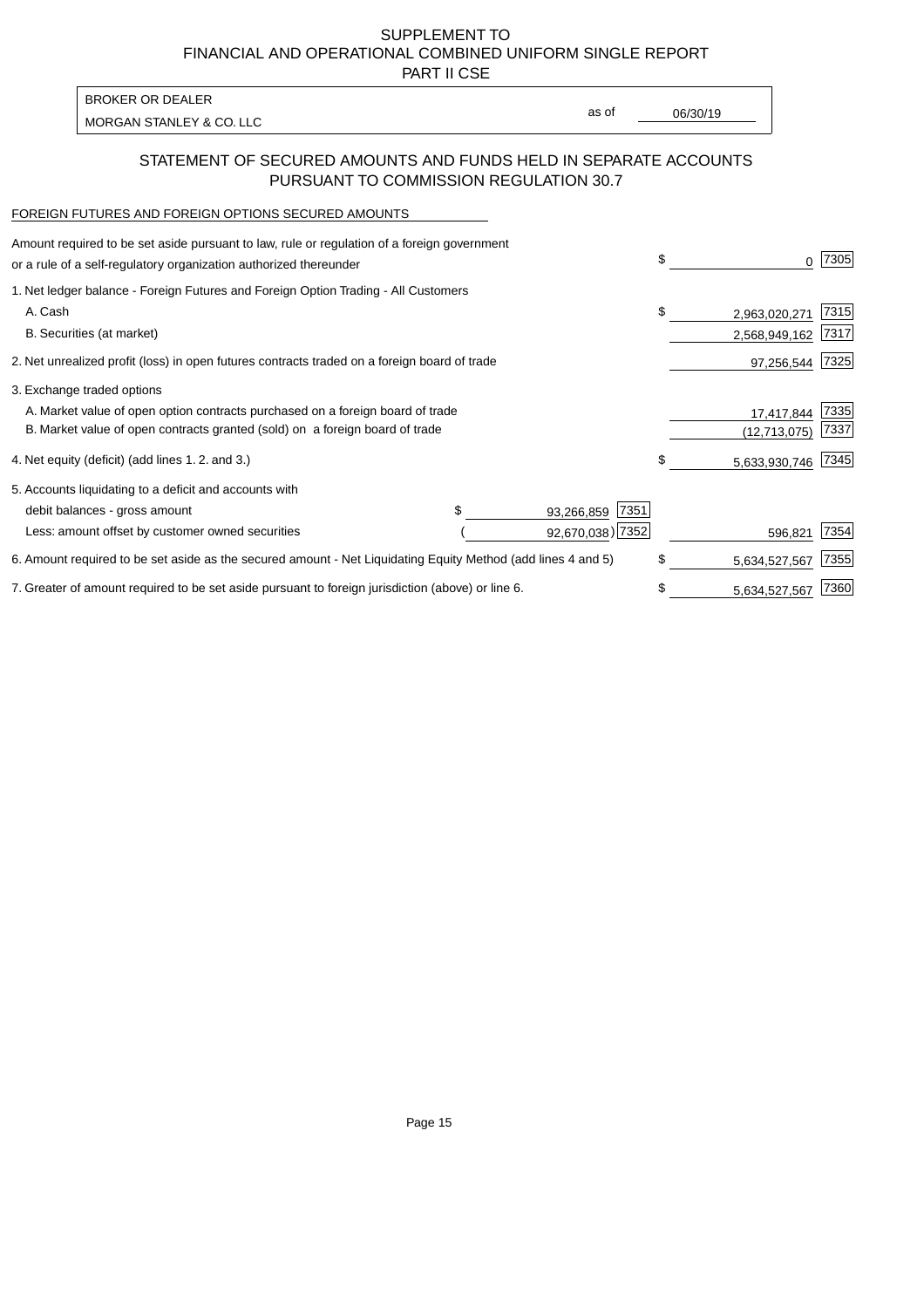BROKER OR DEALER

MORGAN STANLEY & CO. LLC

06/30/19 as of

## STATEMENT OF SECURED AMOUNTS AND FUNDS HELD IN SEPARATE ACCOUNTS PURSUANT TO COMMISSION REGULATION 30.7

### FUNDS DEPOSITED IN SEPARATE REGULATION 30.7 ACCOUNTS

| 1. Cash in banks                                                                             |                    |
|----------------------------------------------------------------------------------------------|--------------------|
| \$<br>439,456,306 7500<br>A. Banks located in the United States                              |                    |
| B. Other banks qualified under Regulation 30.7                                               |                    |
| 7510<br>272,121,284 7520 \$<br>Name(s):                                                      | 711,577,590 7530   |
| 2. Securities                                                                                |                    |
| \$<br>A. In safekeeping with banks located in the United States<br>793,971,273 7540          |                    |
| B. In safekeeping with other banks qualified under Regulation 30.7                           |                    |
| 7550<br>$0$  7560 <br>Name(s):                                                               | 793,971,273 7570   |
| 3. Equities with registered futures commission merchants                                     |                    |
| A. Cash<br>\$<br>7580<br>4,797,338                                                           |                    |
| <b>B.</b> Securities<br>$0$ 7590                                                             |                    |
| 7600<br>C. Unrealized gain (loss) on open futures contracts<br>2,063,302                     |                    |
| D. Value of long option contracts<br>$0$ 7610                                                |                    |
| $0$ ) 7615<br>E. Value of short option contracts                                             | 6,860,640 7620     |
| 4. Amounts held by clearing organizations of foreign boards of trade                         |                    |
| Name(s):<br>7630                                                                             |                    |
| \$<br>A. Cash<br>0 7640                                                                      |                    |
| <b>B.</b> Securities<br>$0$ 7650                                                             |                    |
| C. Amount due to (from) clearing organizations - daily variation<br>$0$ 7660                 |                    |
| D. Value of long option contracts<br>0 7670                                                  |                    |
| $0$ ) 7675<br>E. Value of short option contracts                                             | $0^{7680}$         |
| 5. Amounts held by members of foreign boards of trade                                        |                    |
| Name(s):<br>7690                                                                             |                    |
| \$<br>A. Cash<br>2,436,671,032 7700                                                          |                    |
| 1,774,977,889 7710<br><b>B.</b> Securities                                                   |                    |
| C. Unrealized gain (loss) on open futures contracts<br>95,192,900 7720                       |                    |
| D. Value of long option contracts<br>17,417,844 7730                                         |                    |
| $(12,713,075)$ <sup>[7735]</sup><br>E. Value of short option contracts                       | 4,311,546,590 7740 |
| 6. Amounts with other depositories designated by a foreign board of trade                    |                    |
| 7750<br>Name(s):                                                                             | 0 7760             |
| 7. Segregated funds on hand (describe:                                                       | 0 7765             |
| 8. Total funds in separate section 30.7 accounts                                             | 5,823,956,093 7770 |
| 9. Excess (deficiency) set Aside Funds for Secured Amount (subtract Line 7 Secured           |                    |
| \$<br>Statement page 15 from Line 8)                                                         | 189,428,526 7380   |
| \$<br>10. Management Target Amount for Excess funds in separate section 30.7 accounts        | 140,000,000 7780   |
| 11. Excess (deficiency) funds in separate 30.7 accounts over (under) Management Target<br>\$ | 49,428,526 7785    |